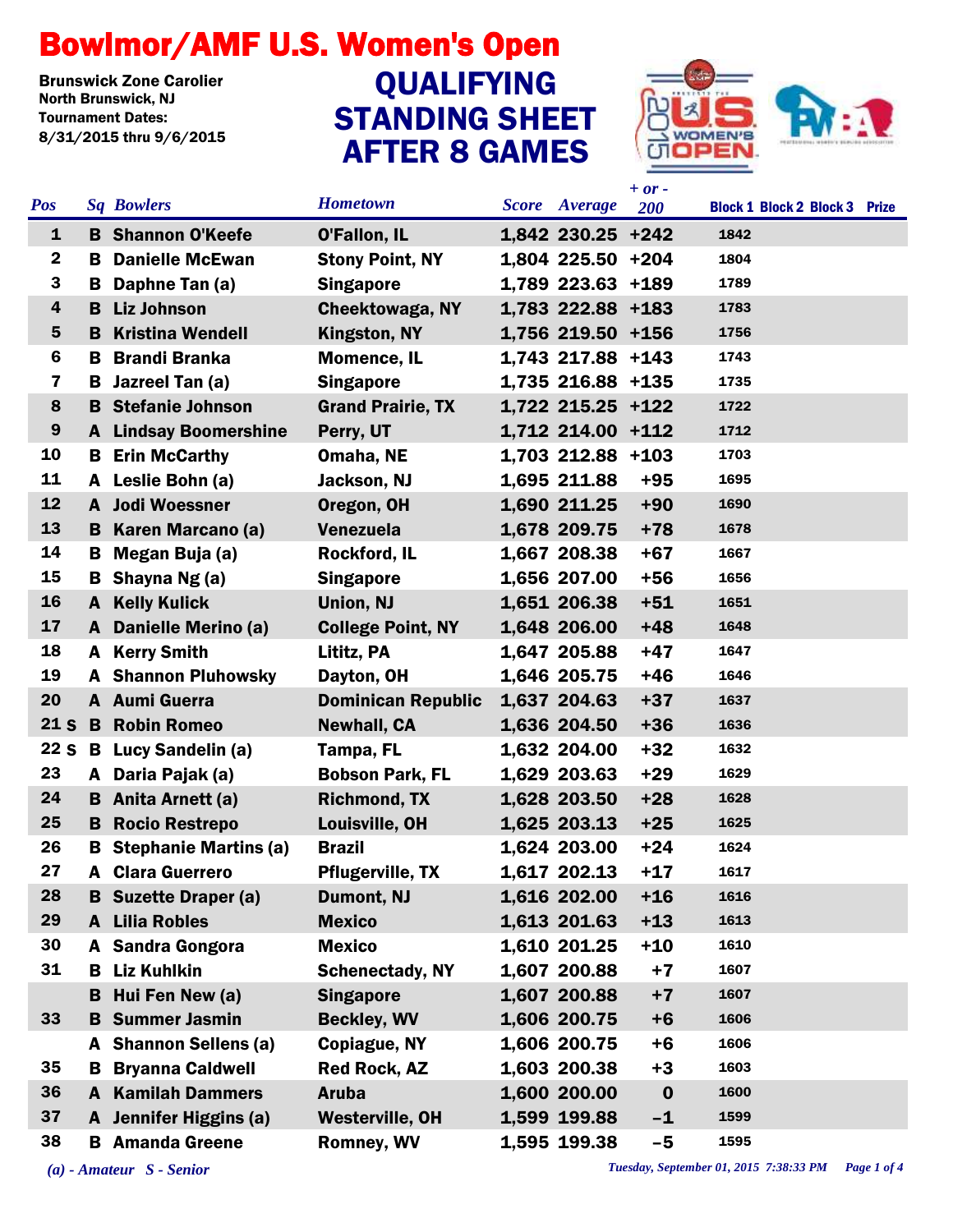|            |                 |                                    |                            |                   | $+ or -$   |                                      |
|------------|-----------------|------------------------------------|----------------------------|-------------------|------------|--------------------------------------|
| <b>Pos</b> |                 | <b>Sq Bowlers</b>                  | <b>Hometown</b>            | Score Average     | <b>200</b> | <b>Block 1 Block 2 Block 3 Prize</b> |
| 39         |                 | A Julie Oczepek                    | Reese, MI                  | 1,593 199.13      | $-7$       | 1593                                 |
| 40         | в               | Trisha Reid (a)                    | <b>Columbus, OH</b>        | 1,585 198.13      | $-15$      | 1585                                 |
|            |                 | A Eryn Bohleber (a)                | Yaphank, NY                | 1,585 198.13      | $-15$      | 1585                                 |
|            | в               | <b>Natalie Cortese</b>             | <b>Hoffman Estates, IL</b> | 1,585 198.13      | $-15$      | 1585                                 |
| 43         |                 | A Ida Andersson (a)                | <b>Sweden</b>              | 1,584 198.00      | $-16$      | 1584                                 |
| 44         |                 | <b>B</b> Alexandra Stein (a)       | <b>Brooklyn, NY</b>        | 1,581 197.63      | $-19$      | 1581                                 |
| 45         |                 | A Jenny Wegner (a)                 | <b>Sweden</b>              | 1,571 196.38      | $-29$      | 1571                                 |
|            |                 | A Lynda Barnes                     | Double Oak, TX             | 1,571 196.38      | $-29$      | 1571                                 |
| 47         |                 | <b>B</b> Katie Thornton            | <b>Chesapeake, VA</b>      | 1,565 195.63      | $-35$      | 1565                                 |
| 48         | A               | <b>Gabriella Mayfield</b>          | Lake Isabella, CA          | 1,564 195.50      | $-36$      | 1564                                 |
|            |                 | <b>A</b> Elysia Current            | Ephrata, PA                | 1,564 195.50      | $-36$      | 1564                                 |
| 50         |                 | A Sandra Andersson (a)             | <b>Sweden</b>              | 1,563 195.38      | $-37$      | 1563                                 |
| 51         |                 | <b>B</b> Josie Earnest             | <b>Nashville, TN</b>       | 1,562 195.25      | $-38$      | 1562                                 |
|            | <b>Cut Line</b> |                                    |                            |                   |            |                                      |
|            |                 | 52 S A Carolyn Dorin-Ballard       | Keller, TX                 | 1,549 193.63      | $-51$      | 1549                                 |
| 53         |                 | <b>A</b> Cassandra Leuthold        | <b>Black Hawk, SD</b>      | 1,548 193.50      | $-52$      | 1548                                 |
| 54         |                 |                                    |                            |                   |            |                                      |
|            | A               | <b>Maria Jose Rodriguez</b>        | <b>Austin, TX</b>          | 1,546 193.25      | $-54$      | 1546                                 |
|            | в               | <b>Leanne Hulsenberg</b>           | North Ogden, UT            | 1,546 193.25      | $-54$      | 1546                                 |
| 56         |                 | A Paola Gomez Roberts (a) Colombia |                            | 1,540 192.50      | $-60$      | 1540                                 |
| 57 S       |                 | <b>B</b> Char Hammel (a)           | Las Vegas, NV              | 1,539 192.38      | $-61$      | 1539                                 |
|            | в               | Catie Jensen (a)                   | Fort Worth, TX             | 1,539 192.38      | $-61$      | 1539                                 |
| 59         |                 | <b>B</b> Andrea Ruiz               | Colombia                   | 1,538 192.25      | $-62$      | 1538                                 |
| 60         | A               | <b>Katherine Sutphin</b>           | <b>Mount Dora, FL</b>      | 1,535 191.88      | $-65$      | 1535                                 |
| 61         |                 | A Jacqui Reese (a)                 | McAdoo, PA                 | 1,533 191.63      | $-67$      | 1533                                 |
| 62 S       | B               | Rina Asada (a)                     | Japan                      | 1,526 190.75      | $-74$      | 1526                                 |
| 63         |                 | A Kayla Jones (a)                  | Johnstown, PA              | 1,523 190.38      | $-77$      | 1523                                 |
| 64 S       | B               | <b>Debbie Ayers</b>                | La Mesa, CA                | 1,519 189.88      | $-81$      | 1519                                 |
| 65         |                 | <b>B</b> Cherie Tan (a)            | <b>Singapore</b>           | 1,518 189.75      | $-82$      | 1518                                 |
| 66         |                 | <b>Anggie Ramirez</b>              | Chicago, IL                | 1,517 189.63      | $-83$      | 1517                                 |
| 67         |                 | A Kristin Nieter (a)               | Homewood, IL               | 1,516 189.50      | $-84$      | 1516                                 |
|            | в               | <b>Brittni Hamilton</b>            | Victor, NY                 | 1,516 189.50      | $-84$      | 1516                                 |
|            |                 | 69 S A Mandy Wilson (a)            | Dayton, OH                 | 1,514 189.25      | $-86$      | 1514                                 |
| S.         |                 | <b>A</b> Anne Marie Duggan         | <b>Edmond, OK</b>          | 1,514 189.25      | $-86$      | 1514                                 |
| 71         |                 | <b>B</b> Linda Walbaum             | <b>Brighton, CO</b>        | 1,512 189.00      | $-88$      | 1512                                 |
| 72         |                 | A Diandra Asbaty                   | Chicago, IL                | 1,511 188.88      | $-89$      | 1511                                 |
| 73         |                 | <b>B</b> Tnia Falbo                | <b>Greensburg, PA</b>      | 1,508 188.50      | $-92$      | 1508                                 |
| 74         | в               | <b>Brandy Sanderson (a)</b>        | <b>Bossier City, LA</b>    | 1,506 188.25      | $-94$      | 1506                                 |
| 75         | В               | <b>Sarah Lokker</b>                | <b>New Baltimore, MI</b>   | 1,504 188.00      | $-96$      | 1504                                 |
| 76         | A               | <b>Melissa Kammerer (a)</b>        | <b>Staten Island, NY</b>   | 1,503 187.88      | $-97$      | 1503                                 |
| 77         |                 | <b>A</b> Megan Kelly               | Dayton, OH                 | 1,500 187.50      | $-100$     | 1500                                 |
| 78         | В               |                                    | Latvia                     | 1,496 187.00 -104 |            | 1496                                 |
|            |                 | Diana Zavjalova                    |                            |                   |            |                                      |
| 79         |                 | A Keli Callahan (a)                | Las Vegas, NV              | 1,495 186.88 -105 |            | 1495                                 |
| 80         |                 | A Valerie Calberry (a)             | Derry, NH                  | 1,493 186.63 -107 |            | 1493                                 |
| 81         |                 | <b>A</b> Ashly Galante             | Palm Harbor, FL            | 1,491 186.38 -109 |            | 1491                                 |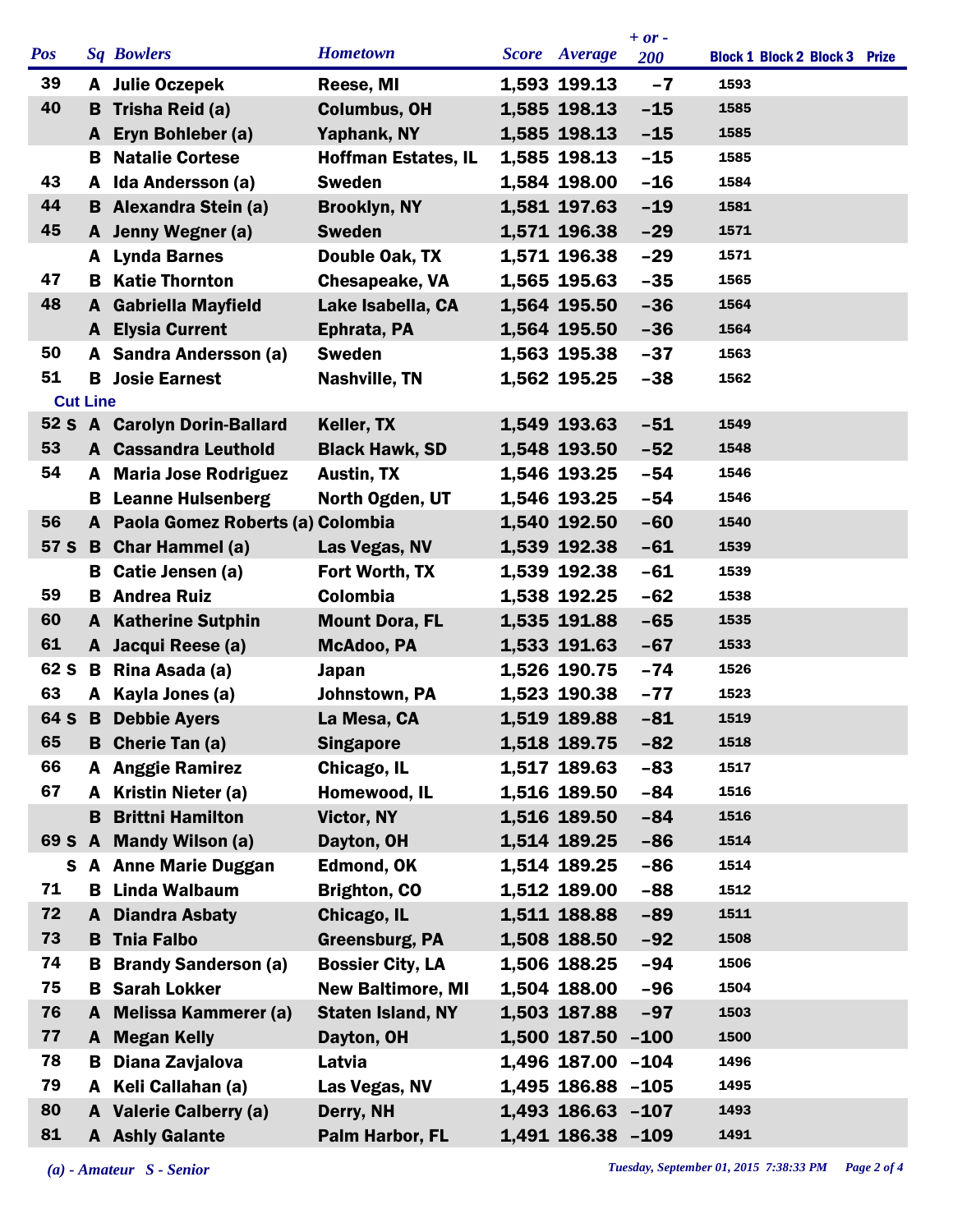| <b>Hometown</b><br><b>Pos</b><br><b>Sq Bowlers</b><br>Score Average<br><b>Block 1 Block 2 Block 3 Prize</b><br><b>200</b><br>82<br>1,487 185.88 -113<br>1487<br>A Alice Kuhn<br><b>Taylor, PA</b><br>83 S<br><b>B</b> Paula Vidad<br>1,485 185.63 -115<br>1485<br>Sun City, CA<br>84<br><b>Blauvelt, NY</b><br>1,484 185.50 -116<br>1484<br><b>A</b> Jacqueline Carbonetto<br>1,484 185.50 -116<br>1484<br><b>B</b> Geraldine Ng (a)<br><b>Singapore</b><br>86<br>A Stephanie Casey (a)<br>1,480 185.00 -120<br>1480<br>Yonkers, NY<br>87<br>1,464 183.00 -136<br><b>Kayla Bandy</b><br>1464<br><b>Salisbury, MD</b><br>A<br>88<br>A Celina Broderick (a)<br><b>Wallingford, CT</b><br>1,462 182.75 -138<br>1462<br>89<br><b>Mechanicville, NY</b><br>1,461 182.63 -139<br>1461<br>A Jessica Aiezza (a)<br>90<br>1,448 181.00 -152<br>1448<br>A Missy Parkin<br>Laguna Hills, CA<br>1,448 181.00 -152<br>1448<br><b>A</b> Brittany Himmelreich<br>Cressona, PA<br>92<br><b>B</b> Jasmine Yeong-Nathan (aSingapore<br>1,446 180.75 -154<br>1446<br>93<br>1,440 180.00 -160<br>1440<br>A Katy Barnes (a)<br><b>Greenwich, RI</b><br>94<br>1,438 179.75 -162<br><b>Samantha Schaden</b><br><b>Baltimore, MD</b><br>1438<br>A<br>1,438 179.75 -162<br><b>Heather D'Errico</b><br><b>Rochester, NY</b><br>1438<br>в<br><b>Elise Bolton</b><br><b>Merritt Island, FL</b><br>1,438 179.75 -162<br>1438<br>B<br>1,437 179.63 -163<br>97<br><b>B</b> Chevi Panzanella (a)<br>Patterson, NY<br>1437<br>98<br>1,435 179.38 -165<br>Karen Diosa (a)<br><b>Woodside, NY</b><br>1435<br>в<br>99<br>1,434 179.25 -166<br>B Joey Yeo (a)<br>1434<br><b>Singapore</b><br>100S<br>A Linda Kelly (a)<br>1,431 178.88 -169<br>Dayton, OH<br>1431<br>101<br>1,424 178.00 -176<br><b>B</b> Natsumi Koizumi (a)<br>1424<br><b>Japan</b><br>102<br>1,422 177.75 -178<br>A Jessica Wahler<br>1422<br>Dunellen, NJ<br>103<br>1,419 177.38 -181<br>1419<br><b>Rachael Gittings (a)</b><br><b>Glen Allen, VA</b><br>B.<br>104<br>Jennifer Russo (a)<br>1,416 177.00 -184<br><b>Monmouth Jct., NJ</b><br>1416<br>$\mathbf{A}$<br><b>S</b> B Tish Johnson<br>Colorado Springs, CO 1,416 177.00 -184<br>1416<br>106<br>1,415 176.88 -185<br>1415<br>Karla Pereira (a)<br>Alexandria, VA<br>в<br>107<br><b>Brooke Bower</b><br><b>Camp Hill, PA</b><br>1,410 176.25 -190<br>1410<br>B<br>108<br>1,406 175.75 -194<br><b>Toms River, NJ</b><br>1406<br>Jessica Peters (a)<br>109<br>1403<br><b>B</b> Nichole Toto (a)<br>1,403 175.38 -197<br>Piscataway, NJ |
|-----------------------------------------------------------------------------------------------------------------------------------------------------------------------------------------------------------------------------------------------------------------------------------------------------------------------------------------------------------------------------------------------------------------------------------------------------------------------------------------------------------------------------------------------------------------------------------------------------------------------------------------------------------------------------------------------------------------------------------------------------------------------------------------------------------------------------------------------------------------------------------------------------------------------------------------------------------------------------------------------------------------------------------------------------------------------------------------------------------------------------------------------------------------------------------------------------------------------------------------------------------------------------------------------------------------------------------------------------------------------------------------------------------------------------------------------------------------------------------------------------------------------------------------------------------------------------------------------------------------------------------------------------------------------------------------------------------------------------------------------------------------------------------------------------------------------------------------------------------------------------------------------------------------------------------------------------------------------------------------------------------------------------------------------------------------------------------------------------------------------------------------------------------------------------------------------------------------------------------------------------------------------------------------------------------------------------------------------------------------------------------------------------------------------------------------------------------------------------------------------------------------------------|
|                                                                                                                                                                                                                                                                                                                                                                                                                                                                                                                                                                                                                                                                                                                                                                                                                                                                                                                                                                                                                                                                                                                                                                                                                                                                                                                                                                                                                                                                                                                                                                                                                                                                                                                                                                                                                                                                                                                                                                                                                                                                                                                                                                                                                                                                                                                                                                                                                                                                                                                             |
|                                                                                                                                                                                                                                                                                                                                                                                                                                                                                                                                                                                                                                                                                                                                                                                                                                                                                                                                                                                                                                                                                                                                                                                                                                                                                                                                                                                                                                                                                                                                                                                                                                                                                                                                                                                                                                                                                                                                                                                                                                                                                                                                                                                                                                                                                                                                                                                                                                                                                                                             |
|                                                                                                                                                                                                                                                                                                                                                                                                                                                                                                                                                                                                                                                                                                                                                                                                                                                                                                                                                                                                                                                                                                                                                                                                                                                                                                                                                                                                                                                                                                                                                                                                                                                                                                                                                                                                                                                                                                                                                                                                                                                                                                                                                                                                                                                                                                                                                                                                                                                                                                                             |
|                                                                                                                                                                                                                                                                                                                                                                                                                                                                                                                                                                                                                                                                                                                                                                                                                                                                                                                                                                                                                                                                                                                                                                                                                                                                                                                                                                                                                                                                                                                                                                                                                                                                                                                                                                                                                                                                                                                                                                                                                                                                                                                                                                                                                                                                                                                                                                                                                                                                                                                             |
|                                                                                                                                                                                                                                                                                                                                                                                                                                                                                                                                                                                                                                                                                                                                                                                                                                                                                                                                                                                                                                                                                                                                                                                                                                                                                                                                                                                                                                                                                                                                                                                                                                                                                                                                                                                                                                                                                                                                                                                                                                                                                                                                                                                                                                                                                                                                                                                                                                                                                                                             |
|                                                                                                                                                                                                                                                                                                                                                                                                                                                                                                                                                                                                                                                                                                                                                                                                                                                                                                                                                                                                                                                                                                                                                                                                                                                                                                                                                                                                                                                                                                                                                                                                                                                                                                                                                                                                                                                                                                                                                                                                                                                                                                                                                                                                                                                                                                                                                                                                                                                                                                                             |
|                                                                                                                                                                                                                                                                                                                                                                                                                                                                                                                                                                                                                                                                                                                                                                                                                                                                                                                                                                                                                                                                                                                                                                                                                                                                                                                                                                                                                                                                                                                                                                                                                                                                                                                                                                                                                                                                                                                                                                                                                                                                                                                                                                                                                                                                                                                                                                                                                                                                                                                             |
|                                                                                                                                                                                                                                                                                                                                                                                                                                                                                                                                                                                                                                                                                                                                                                                                                                                                                                                                                                                                                                                                                                                                                                                                                                                                                                                                                                                                                                                                                                                                                                                                                                                                                                                                                                                                                                                                                                                                                                                                                                                                                                                                                                                                                                                                                                                                                                                                                                                                                                                             |
|                                                                                                                                                                                                                                                                                                                                                                                                                                                                                                                                                                                                                                                                                                                                                                                                                                                                                                                                                                                                                                                                                                                                                                                                                                                                                                                                                                                                                                                                                                                                                                                                                                                                                                                                                                                                                                                                                                                                                                                                                                                                                                                                                                                                                                                                                                                                                                                                                                                                                                                             |
|                                                                                                                                                                                                                                                                                                                                                                                                                                                                                                                                                                                                                                                                                                                                                                                                                                                                                                                                                                                                                                                                                                                                                                                                                                                                                                                                                                                                                                                                                                                                                                                                                                                                                                                                                                                                                                                                                                                                                                                                                                                                                                                                                                                                                                                                                                                                                                                                                                                                                                                             |
|                                                                                                                                                                                                                                                                                                                                                                                                                                                                                                                                                                                                                                                                                                                                                                                                                                                                                                                                                                                                                                                                                                                                                                                                                                                                                                                                                                                                                                                                                                                                                                                                                                                                                                                                                                                                                                                                                                                                                                                                                                                                                                                                                                                                                                                                                                                                                                                                                                                                                                                             |
|                                                                                                                                                                                                                                                                                                                                                                                                                                                                                                                                                                                                                                                                                                                                                                                                                                                                                                                                                                                                                                                                                                                                                                                                                                                                                                                                                                                                                                                                                                                                                                                                                                                                                                                                                                                                                                                                                                                                                                                                                                                                                                                                                                                                                                                                                                                                                                                                                                                                                                                             |
|                                                                                                                                                                                                                                                                                                                                                                                                                                                                                                                                                                                                                                                                                                                                                                                                                                                                                                                                                                                                                                                                                                                                                                                                                                                                                                                                                                                                                                                                                                                                                                                                                                                                                                                                                                                                                                                                                                                                                                                                                                                                                                                                                                                                                                                                                                                                                                                                                                                                                                                             |
|                                                                                                                                                                                                                                                                                                                                                                                                                                                                                                                                                                                                                                                                                                                                                                                                                                                                                                                                                                                                                                                                                                                                                                                                                                                                                                                                                                                                                                                                                                                                                                                                                                                                                                                                                                                                                                                                                                                                                                                                                                                                                                                                                                                                                                                                                                                                                                                                                                                                                                                             |
|                                                                                                                                                                                                                                                                                                                                                                                                                                                                                                                                                                                                                                                                                                                                                                                                                                                                                                                                                                                                                                                                                                                                                                                                                                                                                                                                                                                                                                                                                                                                                                                                                                                                                                                                                                                                                                                                                                                                                                                                                                                                                                                                                                                                                                                                                                                                                                                                                                                                                                                             |
|                                                                                                                                                                                                                                                                                                                                                                                                                                                                                                                                                                                                                                                                                                                                                                                                                                                                                                                                                                                                                                                                                                                                                                                                                                                                                                                                                                                                                                                                                                                                                                                                                                                                                                                                                                                                                                                                                                                                                                                                                                                                                                                                                                                                                                                                                                                                                                                                                                                                                                                             |
|                                                                                                                                                                                                                                                                                                                                                                                                                                                                                                                                                                                                                                                                                                                                                                                                                                                                                                                                                                                                                                                                                                                                                                                                                                                                                                                                                                                                                                                                                                                                                                                                                                                                                                                                                                                                                                                                                                                                                                                                                                                                                                                                                                                                                                                                                                                                                                                                                                                                                                                             |
|                                                                                                                                                                                                                                                                                                                                                                                                                                                                                                                                                                                                                                                                                                                                                                                                                                                                                                                                                                                                                                                                                                                                                                                                                                                                                                                                                                                                                                                                                                                                                                                                                                                                                                                                                                                                                                                                                                                                                                                                                                                                                                                                                                                                                                                                                                                                                                                                                                                                                                                             |
|                                                                                                                                                                                                                                                                                                                                                                                                                                                                                                                                                                                                                                                                                                                                                                                                                                                                                                                                                                                                                                                                                                                                                                                                                                                                                                                                                                                                                                                                                                                                                                                                                                                                                                                                                                                                                                                                                                                                                                                                                                                                                                                                                                                                                                                                                                                                                                                                                                                                                                                             |
|                                                                                                                                                                                                                                                                                                                                                                                                                                                                                                                                                                                                                                                                                                                                                                                                                                                                                                                                                                                                                                                                                                                                                                                                                                                                                                                                                                                                                                                                                                                                                                                                                                                                                                                                                                                                                                                                                                                                                                                                                                                                                                                                                                                                                                                                                                                                                                                                                                                                                                                             |
|                                                                                                                                                                                                                                                                                                                                                                                                                                                                                                                                                                                                                                                                                                                                                                                                                                                                                                                                                                                                                                                                                                                                                                                                                                                                                                                                                                                                                                                                                                                                                                                                                                                                                                                                                                                                                                                                                                                                                                                                                                                                                                                                                                                                                                                                                                                                                                                                                                                                                                                             |
|                                                                                                                                                                                                                                                                                                                                                                                                                                                                                                                                                                                                                                                                                                                                                                                                                                                                                                                                                                                                                                                                                                                                                                                                                                                                                                                                                                                                                                                                                                                                                                                                                                                                                                                                                                                                                                                                                                                                                                                                                                                                                                                                                                                                                                                                                                                                                                                                                                                                                                                             |
|                                                                                                                                                                                                                                                                                                                                                                                                                                                                                                                                                                                                                                                                                                                                                                                                                                                                                                                                                                                                                                                                                                                                                                                                                                                                                                                                                                                                                                                                                                                                                                                                                                                                                                                                                                                                                                                                                                                                                                                                                                                                                                                                                                                                                                                                                                                                                                                                                                                                                                                             |
|                                                                                                                                                                                                                                                                                                                                                                                                                                                                                                                                                                                                                                                                                                                                                                                                                                                                                                                                                                                                                                                                                                                                                                                                                                                                                                                                                                                                                                                                                                                                                                                                                                                                                                                                                                                                                                                                                                                                                                                                                                                                                                                                                                                                                                                                                                                                                                                                                                                                                                                             |
|                                                                                                                                                                                                                                                                                                                                                                                                                                                                                                                                                                                                                                                                                                                                                                                                                                                                                                                                                                                                                                                                                                                                                                                                                                                                                                                                                                                                                                                                                                                                                                                                                                                                                                                                                                                                                                                                                                                                                                                                                                                                                                                                                                                                                                                                                                                                                                                                                                                                                                                             |
|                                                                                                                                                                                                                                                                                                                                                                                                                                                                                                                                                                                                                                                                                                                                                                                                                                                                                                                                                                                                                                                                                                                                                                                                                                                                                                                                                                                                                                                                                                                                                                                                                                                                                                                                                                                                                                                                                                                                                                                                                                                                                                                                                                                                                                                                                                                                                                                                                                                                                                                             |
|                                                                                                                                                                                                                                                                                                                                                                                                                                                                                                                                                                                                                                                                                                                                                                                                                                                                                                                                                                                                                                                                                                                                                                                                                                                                                                                                                                                                                                                                                                                                                                                                                                                                                                                                                                                                                                                                                                                                                                                                                                                                                                                                                                                                                                                                                                                                                                                                                                                                                                                             |
|                                                                                                                                                                                                                                                                                                                                                                                                                                                                                                                                                                                                                                                                                                                                                                                                                                                                                                                                                                                                                                                                                                                                                                                                                                                                                                                                                                                                                                                                                                                                                                                                                                                                                                                                                                                                                                                                                                                                                                                                                                                                                                                                                                                                                                                                                                                                                                                                                                                                                                                             |
|                                                                                                                                                                                                                                                                                                                                                                                                                                                                                                                                                                                                                                                                                                                                                                                                                                                                                                                                                                                                                                                                                                                                                                                                                                                                                                                                                                                                                                                                                                                                                                                                                                                                                                                                                                                                                                                                                                                                                                                                                                                                                                                                                                                                                                                                                                                                                                                                                                                                                                                             |
| 110<br>1,402 175.25 -198<br>1402<br><b>Mariana Ayala</b><br>Euless, TX<br>В                                                                                                                                                                                                                                                                                                                                                                                                                                                                                                                                                                                                                                                                                                                                                                                                                                                                                                                                                                                                                                                                                                                                                                                                                                                                                                                                                                                                                                                                                                                                                                                                                                                                                                                                                                                                                                                                                                                                                                                                                                                                                                                                                                                                                                                                                                                                                                                                                                                 |
| <b>B</b> Brandy Silva<br>1,402 175.25 -198<br>1402<br>Fort Worth, TX                                                                                                                                                                                                                                                                                                                                                                                                                                                                                                                                                                                                                                                                                                                                                                                                                                                                                                                                                                                                                                                                                                                                                                                                                                                                                                                                                                                                                                                                                                                                                                                                                                                                                                                                                                                                                                                                                                                                                                                                                                                                                                                                                                                                                                                                                                                                                                                                                                                        |
| 112<br>1,396 174.50 -204<br>Kiyoko McDonald (a)<br><b>McKinney, TX</b><br>1396<br>B                                                                                                                                                                                                                                                                                                                                                                                                                                                                                                                                                                                                                                                                                                                                                                                                                                                                                                                                                                                                                                                                                                                                                                                                                                                                                                                                                                                                                                                                                                                                                                                                                                                                                                                                                                                                                                                                                                                                                                                                                                                                                                                                                                                                                                                                                                                                                                                                                                         |
| 113<br>A Sarah Germano (a)<br>Rochester, NY<br>1,385 173.13 -215<br>1385                                                                                                                                                                                                                                                                                                                                                                                                                                                                                                                                                                                                                                                                                                                                                                                                                                                                                                                                                                                                                                                                                                                                                                                                                                                                                                                                                                                                                                                                                                                                                                                                                                                                                                                                                                                                                                                                                                                                                                                                                                                                                                                                                                                                                                                                                                                                                                                                                                                    |
| 114<br>1,382 172.75 -218<br>1382<br>A Nicole Bower (a)<br>Camp Hill, PA                                                                                                                                                                                                                                                                                                                                                                                                                                                                                                                                                                                                                                                                                                                                                                                                                                                                                                                                                                                                                                                                                                                                                                                                                                                                                                                                                                                                                                                                                                                                                                                                                                                                                                                                                                                                                                                                                                                                                                                                                                                                                                                                                                                                                                                                                                                                                                                                                                                     |
| 115<br>1,380 172.50 -220<br>1380<br>A Crista Vicars (a)<br>Longview, WA                                                                                                                                                                                                                                                                                                                                                                                                                                                                                                                                                                                                                                                                                                                                                                                                                                                                                                                                                                                                                                                                                                                                                                                                                                                                                                                                                                                                                                                                                                                                                                                                                                                                                                                                                                                                                                                                                                                                                                                                                                                                                                                                                                                                                                                                                                                                                                                                                                                     |
| 1,380 172.50 -220<br><b>B</b> Suzanne Bleacher (a)<br>Dayton, NJ<br>1380                                                                                                                                                                                                                                                                                                                                                                                                                                                                                                                                                                                                                                                                                                                                                                                                                                                                                                                                                                                                                                                                                                                                                                                                                                                                                                                                                                                                                                                                                                                                                                                                                                                                                                                                                                                                                                                                                                                                                                                                                                                                                                                                                                                                                                                                                                                                                                                                                                                    |
| 117<br>1,376 172.00 -224<br><b>B</b> Adorna Hayward (a)<br><b>Sandston, VA</b><br>1376                                                                                                                                                                                                                                                                                                                                                                                                                                                                                                                                                                                                                                                                                                                                                                                                                                                                                                                                                                                                                                                                                                                                                                                                                                                                                                                                                                                                                                                                                                                                                                                                                                                                                                                                                                                                                                                                                                                                                                                                                                                                                                                                                                                                                                                                                                                                                                                                                                      |
| 118<br><b>B</b> Laura Rotter (a)<br><b>Schenectady, NY</b><br>1,374 171.75 -226<br>1374                                                                                                                                                                                                                                                                                                                                                                                                                                                                                                                                                                                                                                                                                                                                                                                                                                                                                                                                                                                                                                                                                                                                                                                                                                                                                                                                                                                                                                                                                                                                                                                                                                                                                                                                                                                                                                                                                                                                                                                                                                                                                                                                                                                                                                                                                                                                                                                                                                     |
| 119<br>A Kimberly Donahue (a)<br>1,369 171.13 -231<br><b>Scranton, PA</b><br>1369                                                                                                                                                                                                                                                                                                                                                                                                                                                                                                                                                                                                                                                                                                                                                                                                                                                                                                                                                                                                                                                                                                                                                                                                                                                                                                                                                                                                                                                                                                                                                                                                                                                                                                                                                                                                                                                                                                                                                                                                                                                                                                                                                                                                                                                                                                                                                                                                                                           |
| 120 S<br><b>B</b> Anneli Blomqvist (a)<br><b>Sweden</b><br>1,363 170.38 -237<br>1363                                                                                                                                                                                                                                                                                                                                                                                                                                                                                                                                                                                                                                                                                                                                                                                                                                                                                                                                                                                                                                                                                                                                                                                                                                                                                                                                                                                                                                                                                                                                                                                                                                                                                                                                                                                                                                                                                                                                                                                                                                                                                                                                                                                                                                                                                                                                                                                                                                        |
| 121<br><b>B</b> Tracie Ball<br>1,355 169.38 -245<br>Tucson, AZ<br>1355                                                                                                                                                                                                                                                                                                                                                                                                                                                                                                                                                                                                                                                                                                                                                                                                                                                                                                                                                                                                                                                                                                                                                                                                                                                                                                                                                                                                                                                                                                                                                                                                                                                                                                                                                                                                                                                                                                                                                                                                                                                                                                                                                                                                                                                                                                                                                                                                                                                      |
| 122<br>1,354 169.25 -246<br>A Shanna Chepelsky (a)<br>Rochester, NY<br>1354                                                                                                                                                                                                                                                                                                                                                                                                                                                                                                                                                                                                                                                                                                                                                                                                                                                                                                                                                                                                                                                                                                                                                                                                                                                                                                                                                                                                                                                                                                                                                                                                                                                                                                                                                                                                                                                                                                                                                                                                                                                                                                                                                                                                                                                                                                                                                                                                                                                 |
| 123<br><b>A</b> Amanda Shuster<br>1,351 168.88 -249<br><b>Runnemede, NJ</b><br>1351                                                                                                                                                                                                                                                                                                                                                                                                                                                                                                                                                                                                                                                                                                                                                                                                                                                                                                                                                                                                                                                                                                                                                                                                                                                                                                                                                                                                                                                                                                                                                                                                                                                                                                                                                                                                                                                                                                                                                                                                                                                                                                                                                                                                                                                                                                                                                                                                                                         |
| 124<br><b>A</b> Brittany Morris (a)<br><b>Waymart, PA</b><br>1,349 168.63 -251<br>1349                                                                                                                                                                                                                                                                                                                                                                                                                                                                                                                                                                                                                                                                                                                                                                                                                                                                                                                                                                                                                                                                                                                                                                                                                                                                                                                                                                                                                                                                                                                                                                                                                                                                                                                                                                                                                                                                                                                                                                                                                                                                                                                                                                                                                                                                                                                                                                                                                                      |
| 1,349 168.63 -251<br><b>Noelle Mancini (a)</b><br><b>Hughestown, PA</b><br>1349<br>A                                                                                                                                                                                                                                                                                                                                                                                                                                                                                                                                                                                                                                                                                                                                                                                                                                                                                                                                                                                                                                                                                                                                                                                                                                                                                                                                                                                                                                                                                                                                                                                                                                                                                                                                                                                                                                                                                                                                                                                                                                                                                                                                                                                                                                                                                                                                                                                                                                        |